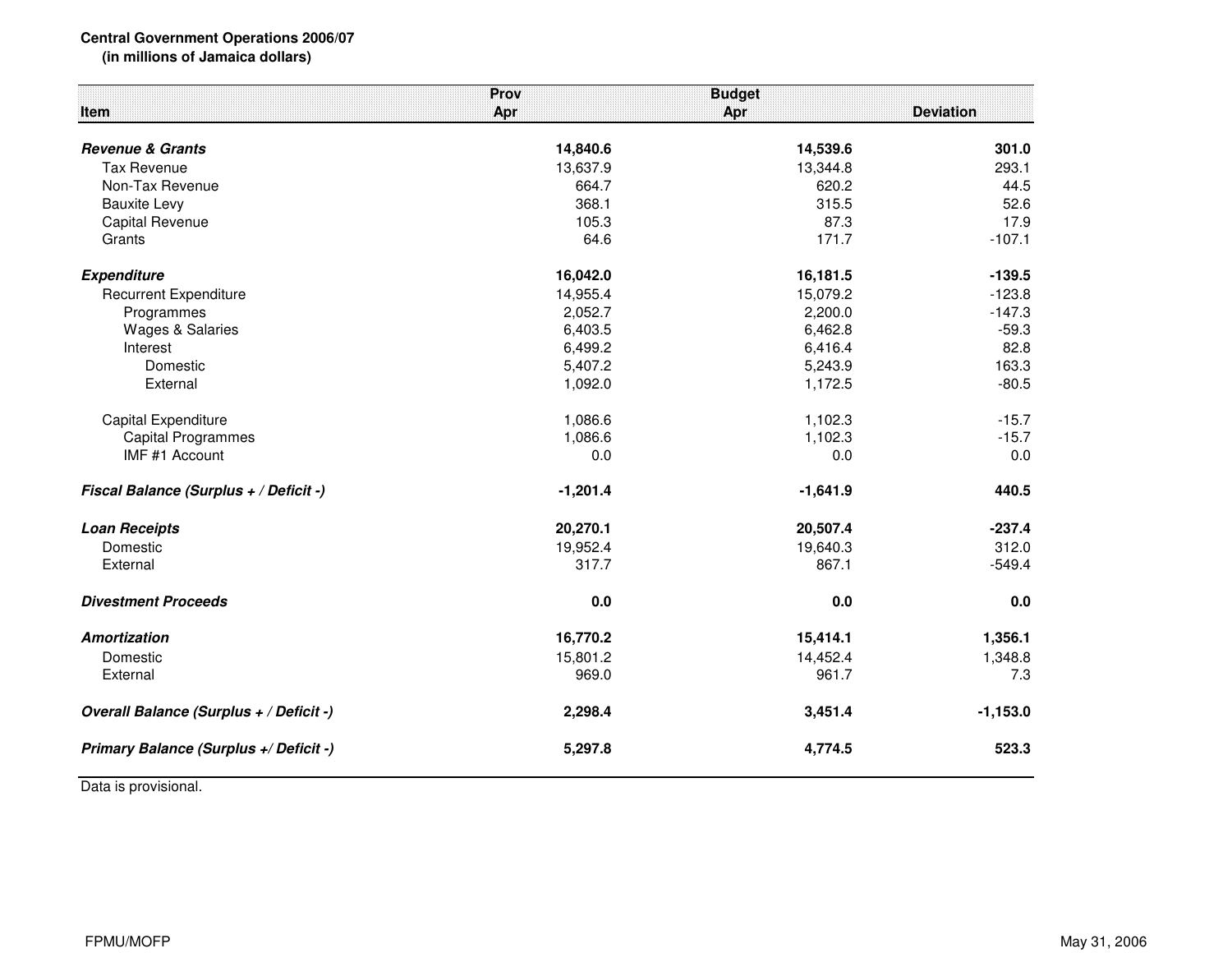## **Revenue Details 2006/07(in millions of Jamaica dollars)**

| <b>Item</b>                 | Prov<br>Apr | <b>Budget</b><br>Apr | <b>Deviation</b> |
|-----------------------------|-------------|----------------------|------------------|
| <b>Revenue &amp; Grants</b> | 14,840.6    | 14,539.6             | 301.0            |
| <b>Tax Revenue</b>          | 13,637.9    | 13,344.8             | 293.1            |
| Income and profits          | 5,299.4     | 4,728.5              | 570.9            |
| Bauxite/alumina             | 56.0        | 71.6                 | $-15.6$          |
| Other companies             | 331.4       | 553.3                | $-221.9$         |
| <b>PAYE</b>                 | 2,712.3     | 2,972.2              | $-259.9$         |
| Tax on dividend             | 12.2        | 11.4                 | 0.8              |
| Other individuals           | 128.3       | 179.6                | $-51.4$          |
| Tax on interest             | 2,059.3     | 940.4                | 1,118.9          |
| Environmental Levy          | 0.0         | 0.0                  | 0.0              |
| Production and consumption  | 4,734.5     | 4,817.0              | $-82.4$          |
| <b>SCT</b>                  | 212.7       | 406.7                | $-194.1$         |
| Motor vehicle licenses      | 74.8        | 93.1                 | $-18.3$          |
| Other licenses              | 72.9        | 51.8                 | 21.1             |
| Betting, gaming and lottery | 91.3        | 86.7                 | 4.6              |
| <b>Education Tax</b>        | 624.2       | 667.4                | $-43.2$          |
| Contractors levy            | 51.5        | 48.1                 | 3.4              |
| GCT (Local)                 | 2,933.0     | 2,767.5              | 165.4            |
| Stamp Duty (Local)          | 674.3       | 695.7                | $-21.4$          |
| <b>International Trade</b>  | 3,604.0     | 3,799.4              | $-195.4$         |
| <b>Custom Duty</b>          | 1,123.9     | 1,289.9              | $-165.9$         |
| <b>Stamp Duty</b>           | 79.5        | 86.8                 | $-7.3$           |
| <b>Travel Tax</b>           | 185.1       | 238.7                | $-53.7$          |
| GCT (Imports)               | 1,528.1     | 1,664.8              | $-136.8$         |
| SCT (Imports)               | 687.4       | 519.1                | 168.3            |
| <b>Non-Tax Revenue</b>      | 664.7       | 620.2                | 44.5             |
| <b>Bauxite Levy</b>         | 368.1       | 315.5                | 52.6             |
| <b>Capital Revenue</b>      | 105.3       | 87.3                 | 17.9             |
| <b>Grants</b>               | 64.6        | 171.7                | $-107.1$         |